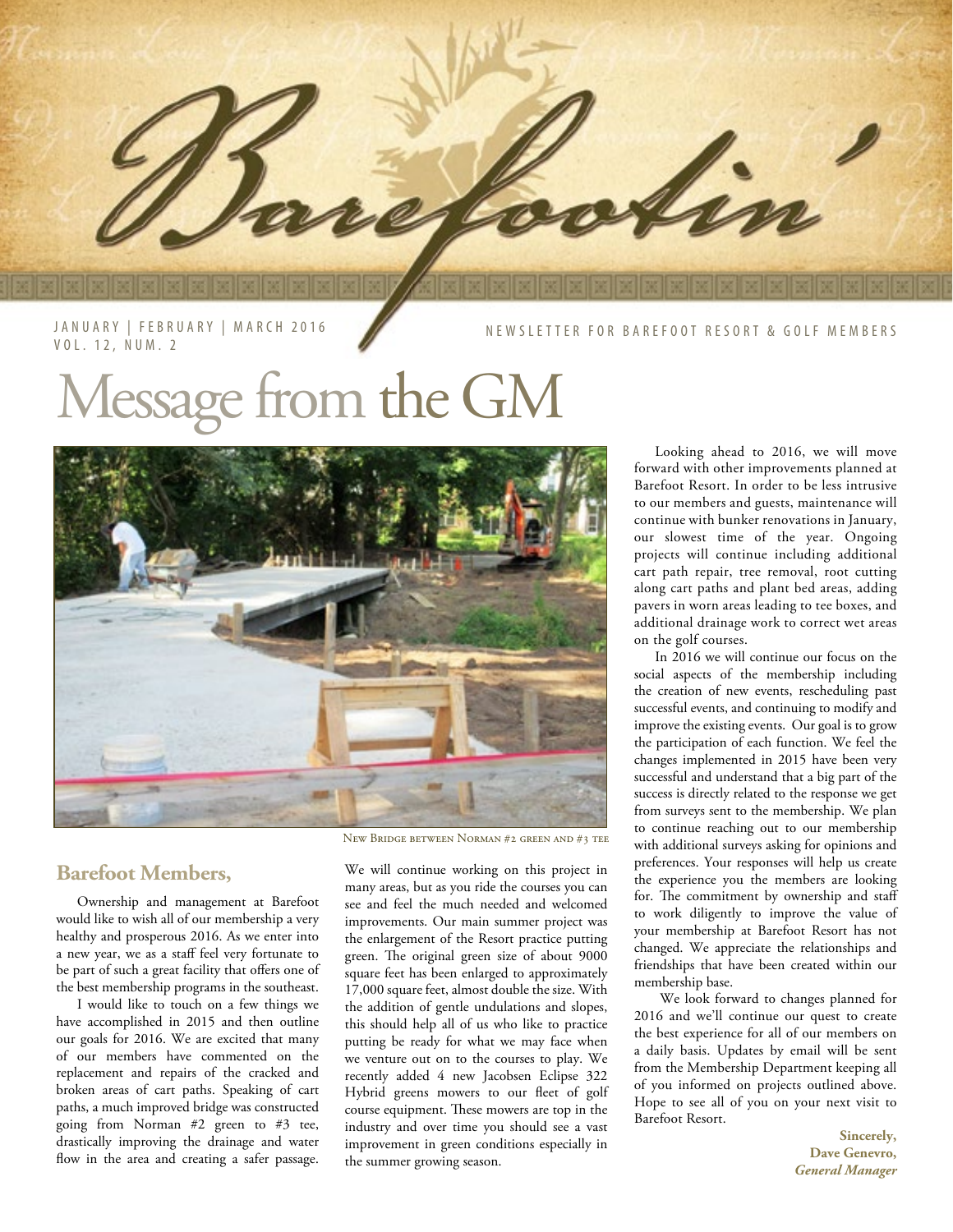

How many times have we all said to ourselves, "this is going to be the year when I am definitely going to work on improving all aspects of my golf game," or "this is the year I'm going to learn to play golf." The Dyer Golf Academy at the Barefoot Resort Driving Range, led by Alasdair and Katie Dyer, is the place to get your resolution started. If you are hesitant to jump in full bore with individual lessons, their clinics held at 10:00 AM every Monday, Wednesday and Friday with a special Barefoot Member Clinic on Thursday is a great way to gradually explore instruction. Cost is only \$20 per person and you just show up at the range without any reservation necessary. Becoming familiar with Alasdair's and Katie's approach through clinics is a great way to decide whether private instruction can help lead you through your resolution challenge. Check out the Dyer Academy web site at www.DyerGolfAcademy.com for any special deals and specific instruction which may be available in the coming weeks.

Alasdair Dyer gives bunker play tips at a December Clinic

## Race to the Barefoot Cup!

For 2016 Barefoot Men's League play, we are initiating a new competition which mirrors the PGA Tour FedEx Cup. Points will be awarded each week during league play with the top 40 individuals who accumulated the most points qualifying to play in the coveted Barefoot Cup. The competition will start on January 1, 2016 and will run the duration of the PGA Tour schedule. Round one of the Barefoot Cup kicks off in September with an individual net format and a cut of half the field and ties after the 1st and 2nd rounds. The Barefoot Men's League plays every Tuesday and is open to all golf members with an established USGA handicap or in the process of establishing a handicap. Each week, prizes are awarded for low gross, low net and closest to the pin for individual and team formats. Come out and enjoy the camaraderie and competition of your fellow Barefoot golf members. For more information on the Barefoot Men's League, please contact Jim Kane in membership 843-390-3207 or jkane@barefootgolf.com.



Victorious Team Europe poses with the trophy won in the match play tournament over Team USA in the second annual Barefoot Ladies Golf Association Solheim Cup

## COUPLE EARNS MEMBER-MEMBER TROPHY

**With a sold out field and waiting list of teams anxious to get in, the 2015 Member-Member Tournament, held on November 14th, commenced with a 10:00 am shotgun start on the**  Love course. Competition was fierce between the three flights with the challenging format of six holes best ball, six holes alternate shot, and six holes of traditional scramble. Following the 18-hole competition, Food and Beverage served up a wonderful lunch of BBQ Chicken, Marinated Steak, Rigatoni with Meatballs and Sausage, Salad Bar, Veggies, Baked Beans, Mashed Potatoes, Cookies, and Brownies while tournament officials determined flight winners who would "playoff" to determine the overall champion. Joe Gosiewski and Don Pendergast won the Men's Flight, Joe and Diane DeFelice bested the competition in the Couple's Flight while Jeanne Kenny and Jane Reidy took the Women's Flight. All three teams gathered on Love 18 for the alternate shot shootout to determine the overall champion. Diane DeFelice's perfect drive split the fairway to pave the way for her and her husband's



Overall Champions Joe and Diane DeFelice

overall victory. Congratulations to Joe and Diane for hoisting the 2015 Member-Member championship trophy.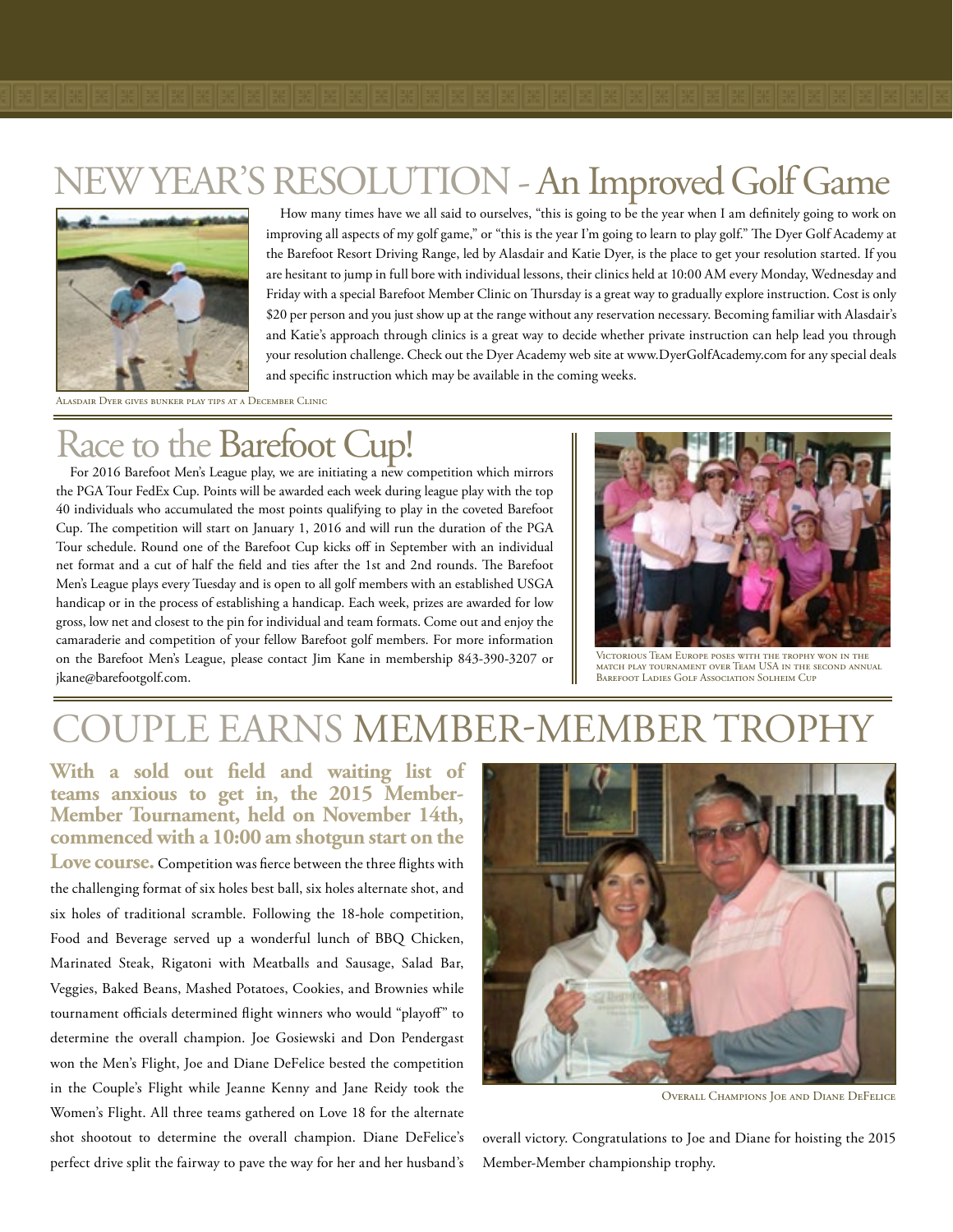**Without a doubt, over the past year, the most popular member social events have been the Happy Hours.** Great libation, food, camaraderie and good entertainment stand as the main attractions for these get-togethers. The first quarter of 2016 will be no exception with the first Happy Hour slated for January 16. Matt Doda, local musician and "One-Man-Band", will be featured entertainment.

Our Happy Hours are successful not only for the camaraderie generated among members but, on occasion, as with our last event, can serve as a vehicle for doing something positive in the community. Those in attendance raised \$515 in a 50/50 raffle for North Strand Helping Hand, an emergency aid organization which assists those in need and the homeless in Northern Horry County. "Please extend our heartfelt thank you to all at Barefoot Resort that made this donation possible," relates Executive Director Frank Fahrer. "These services would not be possible without the generosity of organizations like yours."

This is only one example of why the Barefoot Community is a great place to live, play and work.



Patrick Brady won the costume contest at Halloween Happy Hour

Please visit our Calendar of Events at www.barefootgolf.com to discover our new social event opportunities for the coming months. We will continue Happy Hours throughout the year and look forward to seeing everyone there!

## Cart Fee Increase Coming April 1

Beginning April 1, 2016, Barefoot will be increasing the member cart fee, the first increase since inception of the membership program in 2003. The existing 18-hole cart fee of \$25 will increase to \$30 and the 9-hole fee of \$15 will increase to \$18. As many of you are aware, over the last 14 years we've had numerous increases in cost associated with cart leases, GPS, cart maintenance service contracts, and the cost of electric. Barefoot increased cart fees to the general public 3 years ago which helped us delay an increase to the membership until now. This increase will help Barefoot ensure that we are able to operate the golf courses in the manner in which you all expect as members. It will also help us cover increasing costs of operation that golf courses face each year. We appreciate your past loyalty and your desire to be part of the Barefoot Membership Program.

> **Sincerely, Dave Genevro,** *General Manager*

## Message from the Superintendent

Hopefully, you've all had the opportunity to golf during these winter months and enjoy the over seed that was put down in October. These winter season grasses were used on all of the "short grass" areas on our courses including the putting surfaces. This is the first time we've over seeded our greens since Barefoot Resort opened for business in the Spring of 2000 and we sincerely hope you enjoy these putting surfaces this winter. The recently purchased greens mowers mentioned earlier in our GM's article have all the latest technology and are hydraulic free meaning fewer leaks streaking up greens.

We will also be replacing some of the older pavers that have been worn down in the high traffic areas of the courses and adding some new areas that we have identified for this procedure. The timing of the new

bridge installation between Norman holes #2 and #3 could not have been better as it survived the 20 inches of rain we received during the first week of October. It should serve our membership for many years to come.

We will also be working on many of the usual projects that occur this time of year including brushing out areas to improve air flow on the courses, bunker refurbishing and cart path repair. Spring is just around the corner and we are looking forward to providing all of you with terrific playing conditions to begin the new golf season!

> Regards, **John Hughes,** *Head Golf Course Superintendent*